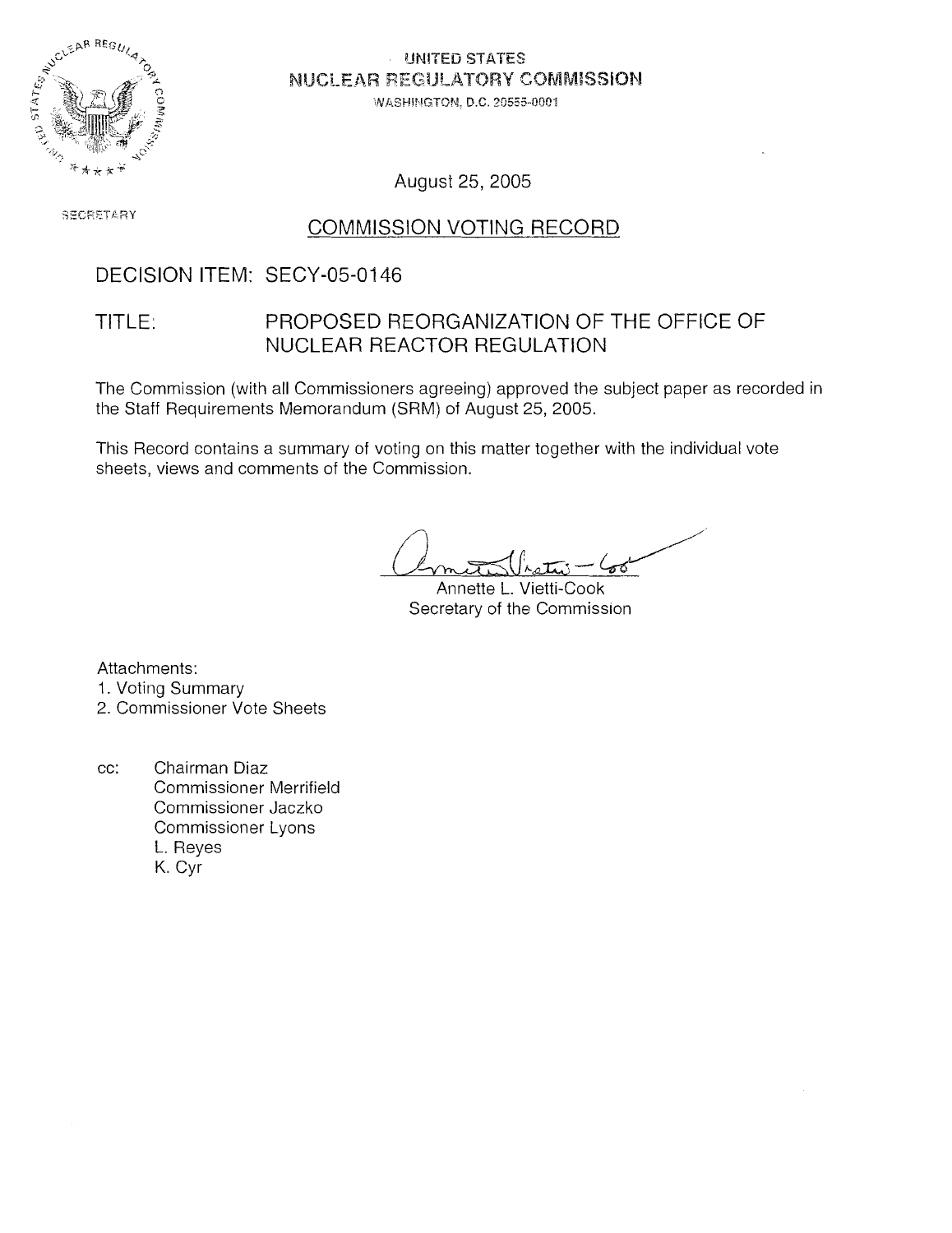## VOTING SUMMARY - SECY-05-0146

#### RECORDED VOTES

|                    | <b>NOT</b><br>APRVD DISAPRVD ABSTAIN PARTICIP COMMENTS |              | DATE    |
|--------------------|--------------------------------------------------------|--------------|---------|
| CHRM. DIAZ         | X                                                      | X.           | 8/16/05 |
| COMR. MERRIFIELD X |                                                        | X            | 8/22/05 |
| COMR. JACZKO       | X                                                      |              | 8/17/05 |
| COMR. LYONS        | X                                                      | $\mathsf{X}$ | 8/18/05 |

### COMMENT RESOLUTION

In their vote sheets, all Commissioners approved the staff's recommendation and some provided additional comments. Subsequently, the comments of the Commission were incorporated into the guidance to staff as reflected in the SRM issued on August 25, 2005.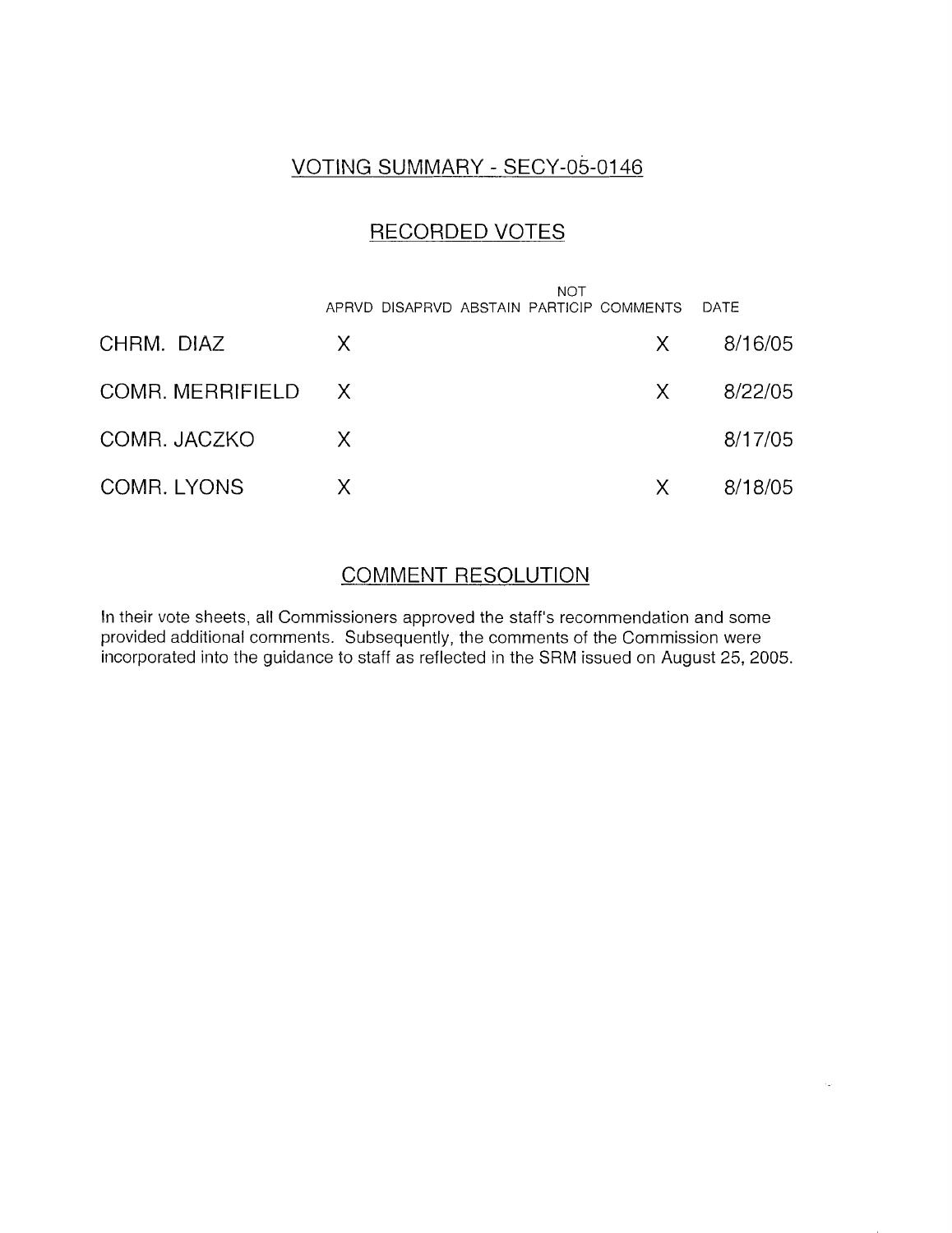$\mathbb{R}^2$ 

 $\overline{\phantom{0}}$ 

## RESPONSE SHEET

| TO:               | Annette Vietti-Cook, Secretary                               |                                        |
|-------------------|--------------------------------------------------------------|----------------------------------------|
| FROM:             | CHAIRMAN DIAZ                                                |                                        |
| <b>SUBJECT:</b>   | SECY-05-0146 - PROPOSED<br><b>NUCLEAR REACTOR REGULATION</b> | <b>REORGANIZATION OF THE OFFICE OF</b> |
|                   | Approved XXV Disapproved Abstain                             |                                        |
| Not Participating |                                                              |                                        |
| COMMENTS:         |                                                              |                                        |
|                   |                                                              |                                        |

Attached.

|                           | <b>SIGNA</b> |
|---------------------------|--------------|
|                           | O5           |
|                           | <b>DATE</b>  |
| Entered on "STARS" Yes Mo |              |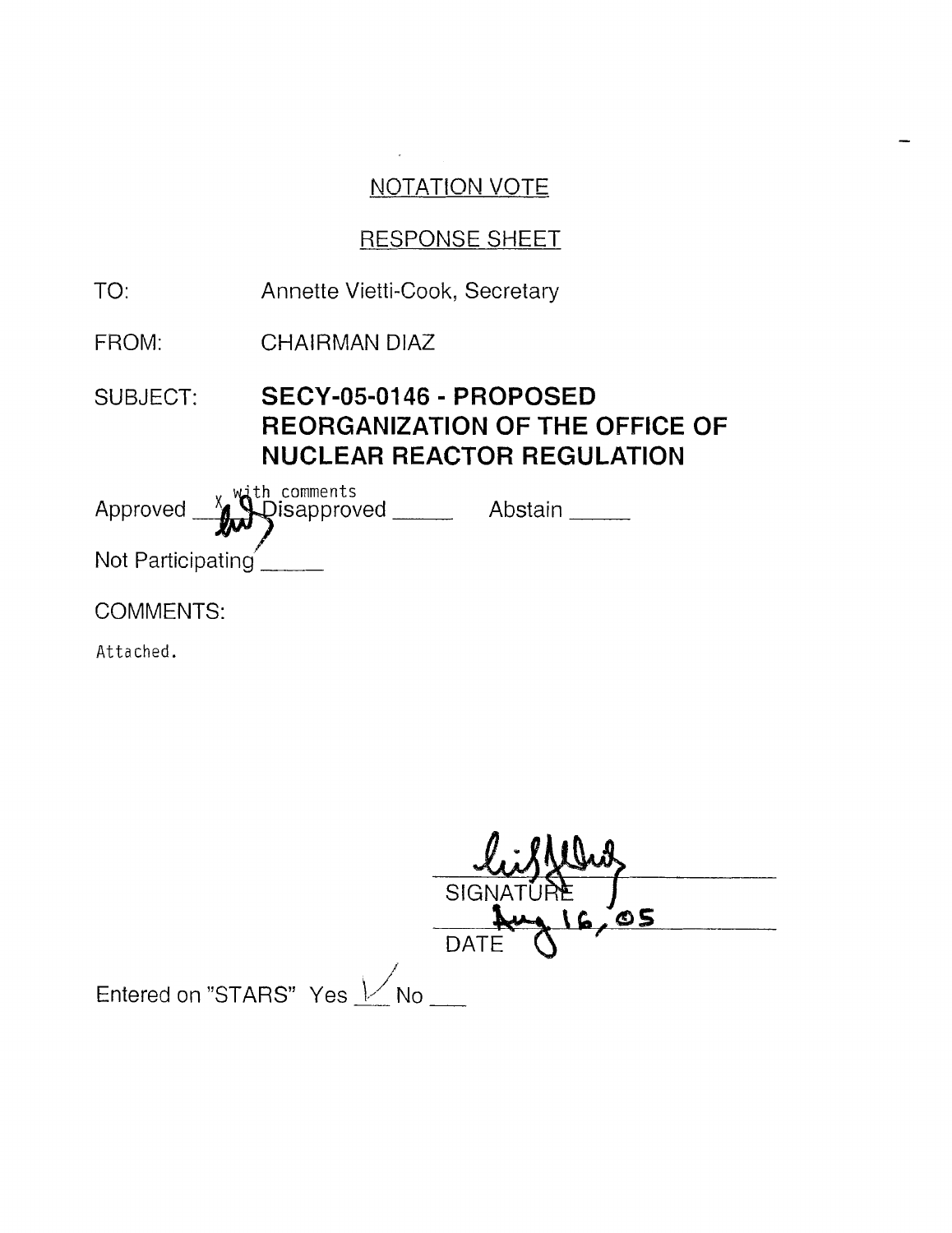#### Chairman Diaz's Comments on SECY-05-0146

I approve the staff's recommendations in SECY-05-0146 to reorganize the Office of Nuclear Reactor Regulation (NRR), implement the reorganization in October 2005, and exceed the staff-to-supervisor ratio of 8.5:1 temporarily during the transition to the final organization.

I commend the staff for looking ahead to future challenges in the area of new plant licensing and recognizing the need to place additional emphasis on the areas of risk-informed regulations, fire protection, and materials engineering and aging management. I believe the reorganization proposed by the staff places appropriate emphasis on these and other important activities performed by NRR. The staff's proposal also provides a sound plan to address the expected growth of NRR in the coming years. The proposed organizational structure should enable the effective management of the high number of new hires that NRR expects by increasing the number of first-line managers. This approach should prove effective in ensuring that new hires are receiving adequate oversight and mentoring for the successful discharge of the agency's responsibilities.

I strongly endorse the staff's proposal and urge the staff to implement the reorganization by October 1, 2005, to start the new fiscal year with NRR organized in a manner that best deals with expected demands.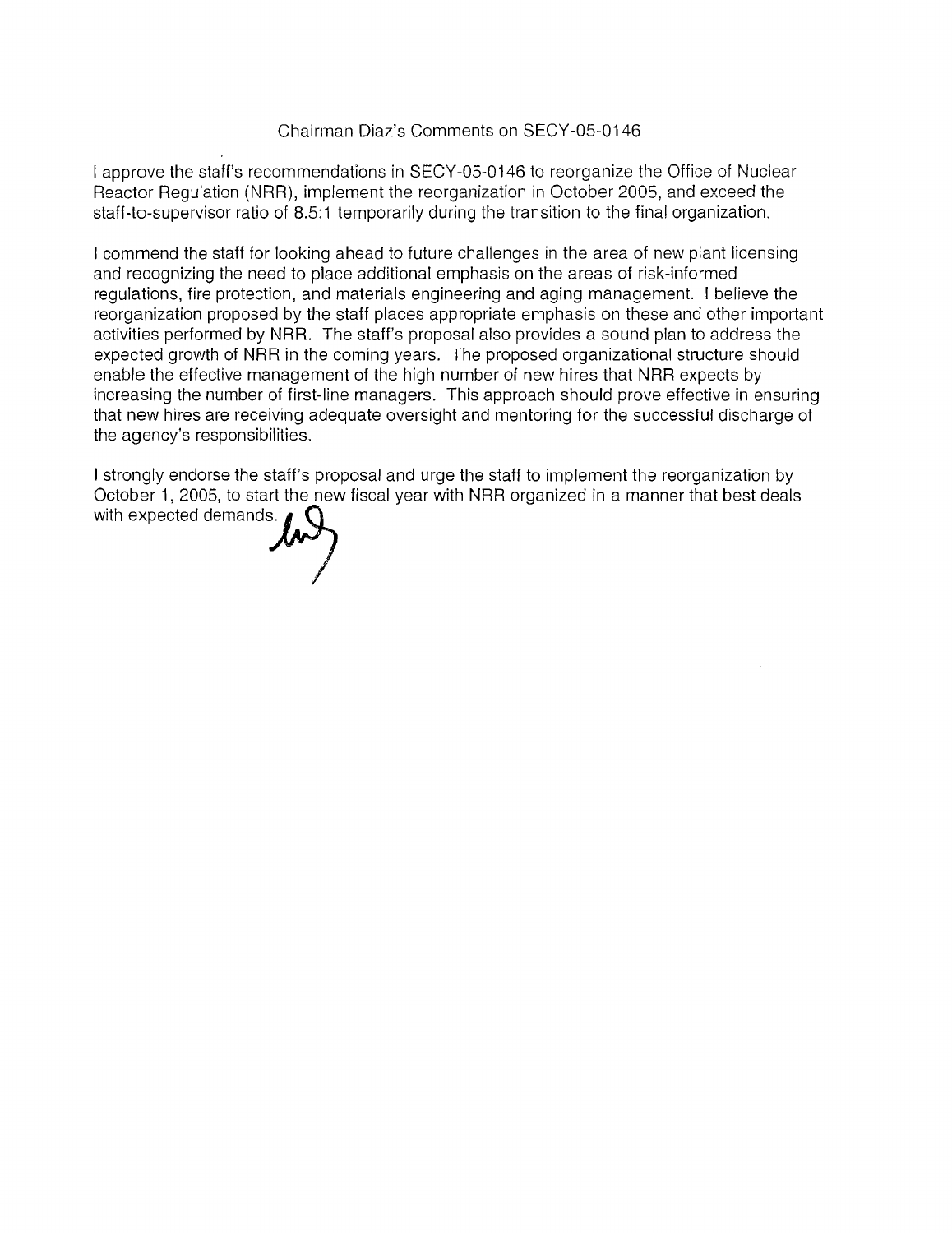## RESPONSE SHEET

| TO:                      | Annette Vietti-Cook, Secretary                                                                         |
|--------------------------|--------------------------------------------------------------------------------------------------------|
| FROM:                    | <b>COMMISSIONER MERRIFIELD</b>                                                                         |
| SUBJECT:                 | SECY-05-0146 - PROPOSED<br><b>REORGANIZATION OF THE OFFICE OF</b><br><b>NUCLEAR REACTOR REGULATION</b> |
|                          | Approved Disapproved Abstain                                                                           |
| Not Participating ______ |                                                                                                        |
| <b>COMMENTS:</b>         |                                                                                                        |
|                          | See attached communis.                                                                                 |

| - -<br>$\frac{1}{2}$ $\frac{1}{2}$<br>بعن محمر |
|------------------------------------------------|
| ς<br>DATE                                      |
|                                                |

 $\label{eq:2.1} \frac{1}{\sqrt{2\pi}}\frac{1}{\sqrt{2\pi}}\frac{1}{\sqrt{2\pi}}\left(\frac{1}{\sqrt{2\pi}}\right)^2\frac{1}{\sqrt{2\pi}}\frac{1}{\sqrt{2\pi}}\frac{1}{\sqrt{2\pi}}\frac{1}{\sqrt{2\pi}}\frac{1}{\sqrt{2\pi}}\frac{1}{\sqrt{2\pi}}\frac{1}{\sqrt{2\pi}}\frac{1}{\sqrt{2\pi}}\frac{1}{\sqrt{2\pi}}\frac{1}{\sqrt{2\pi}}\frac{1}{\sqrt{2\pi}}\frac{1}{\sqrt{2\pi}}\frac{1}{\sqrt{2\pi}}\$ 

Entered on "STARS" Yes  $\nu$  No  $\mu$ 

 $\mathcal{L}(\mathbf{A})$  and  $\mathcal{L}(\mathbf{A})$  .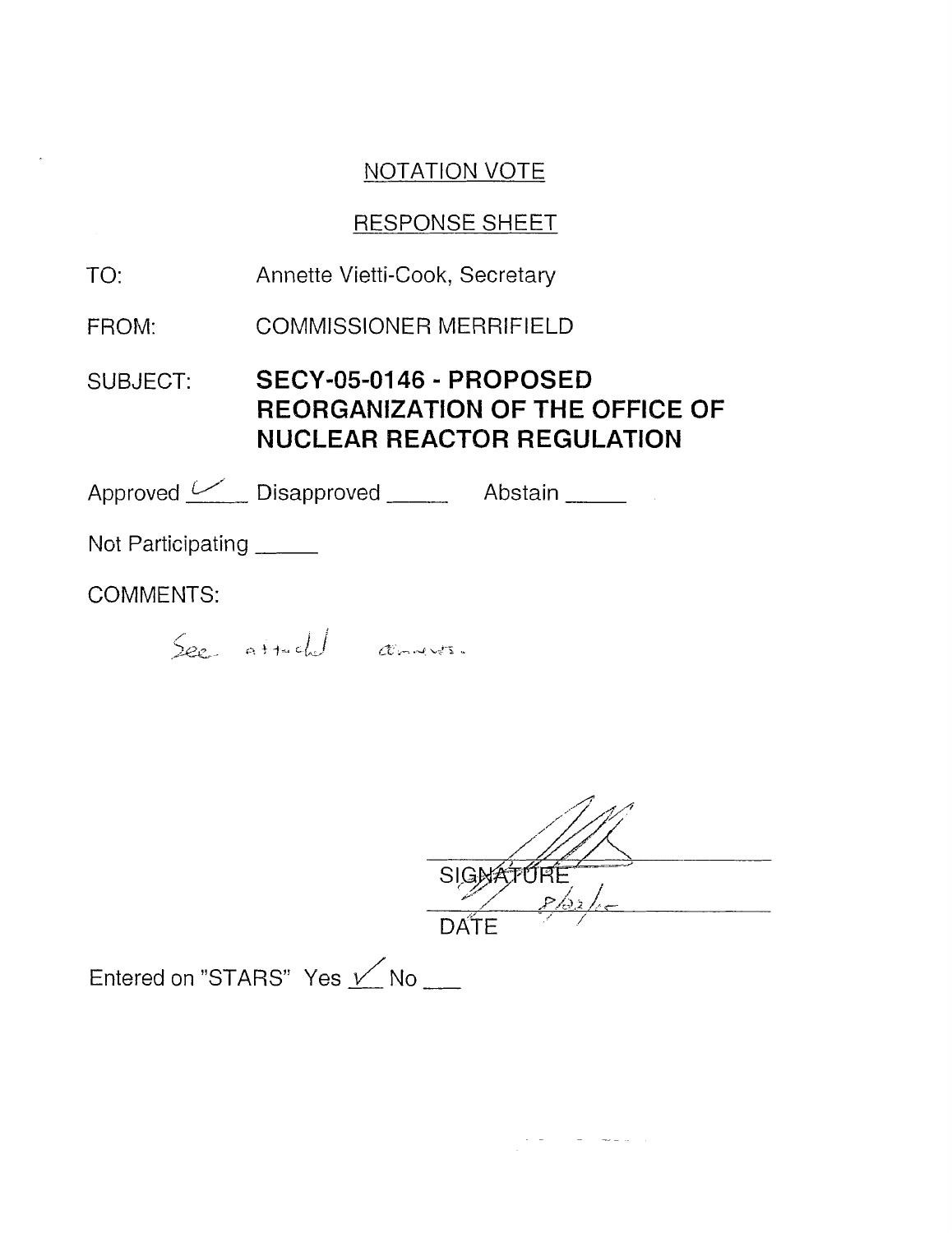#### Commissioner Merrifield's Comments on SECY-05-0146

I approve the staff's recommendations to implement the reorganization of the Office of Nuclear Reactor Regulation (NRR) in October 2005, and the staff-to-supervisor ratio of less than 8.5 to 1 during the transition period. I agree that the new organization will put the staff in a better position to meet the challenges of the expected increasing workload in new reactor licensing activities,

That being said, I would caution the NRR managers at all levels to remember that while the new reactor licensing work is important to ensure that any new reactors built in this country are as safe, if not safer than the current fleet of operating plants, we must not lose sight of the day-today business of overseeing the currently operating reactors to ensure they continue to operate safely throughout their operating lives. The next few years will be an interesting time in the history of nuclear power plants in the United States, and I believe that NRR has positioned itself to take on the challenges it may encounter as the next chapter unfolds.

<u>UNN 1111</u><br>7 | 23 | 05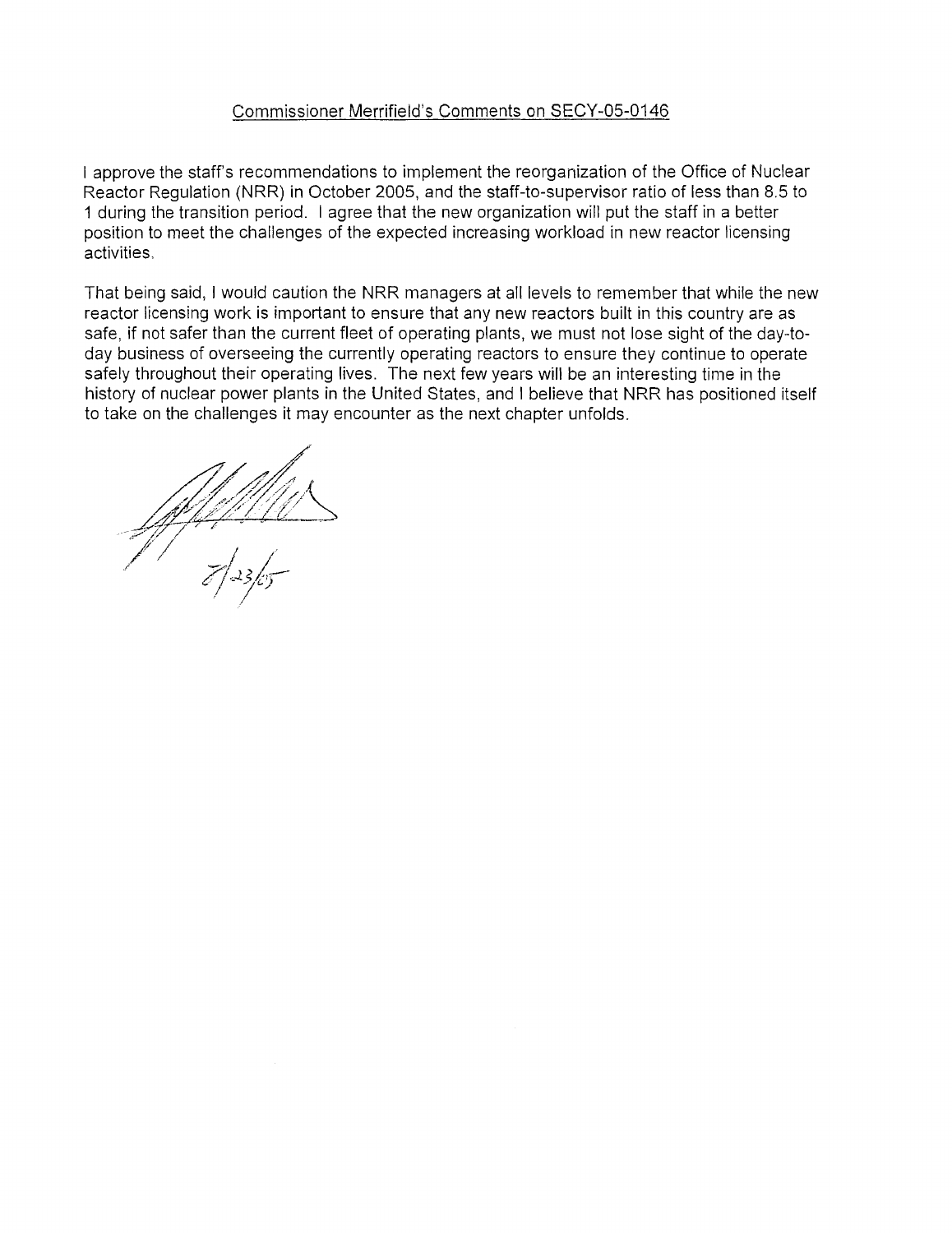## RESPONSE SHEET

| TO:               | Annette Vietti-Cook, Secretary                                                                         |
|-------------------|--------------------------------------------------------------------------------------------------------|
| FROM:             | <b>COMMISSIONER JACZKO</b>                                                                             |
| SUBJECT:          | SECY-05-0146 - PROPOSED<br><b>REORGANIZATION OF THE OFFICE OF</b><br><b>NUCLEAR REACTOR REGULATION</b> |
|                   | Approved X Disapproved Abstain                                                                         |
| Not Participating |                                                                                                        |
|                   | COMMENTS: Approved without Crument                                                                     |

| <b>SIGNATURE</b><br>17/05 |
|---------------------------|
| DATE                      |

Entered on "STARS" Yes  $\times$  No  $\rule{1em}{0.15mm}$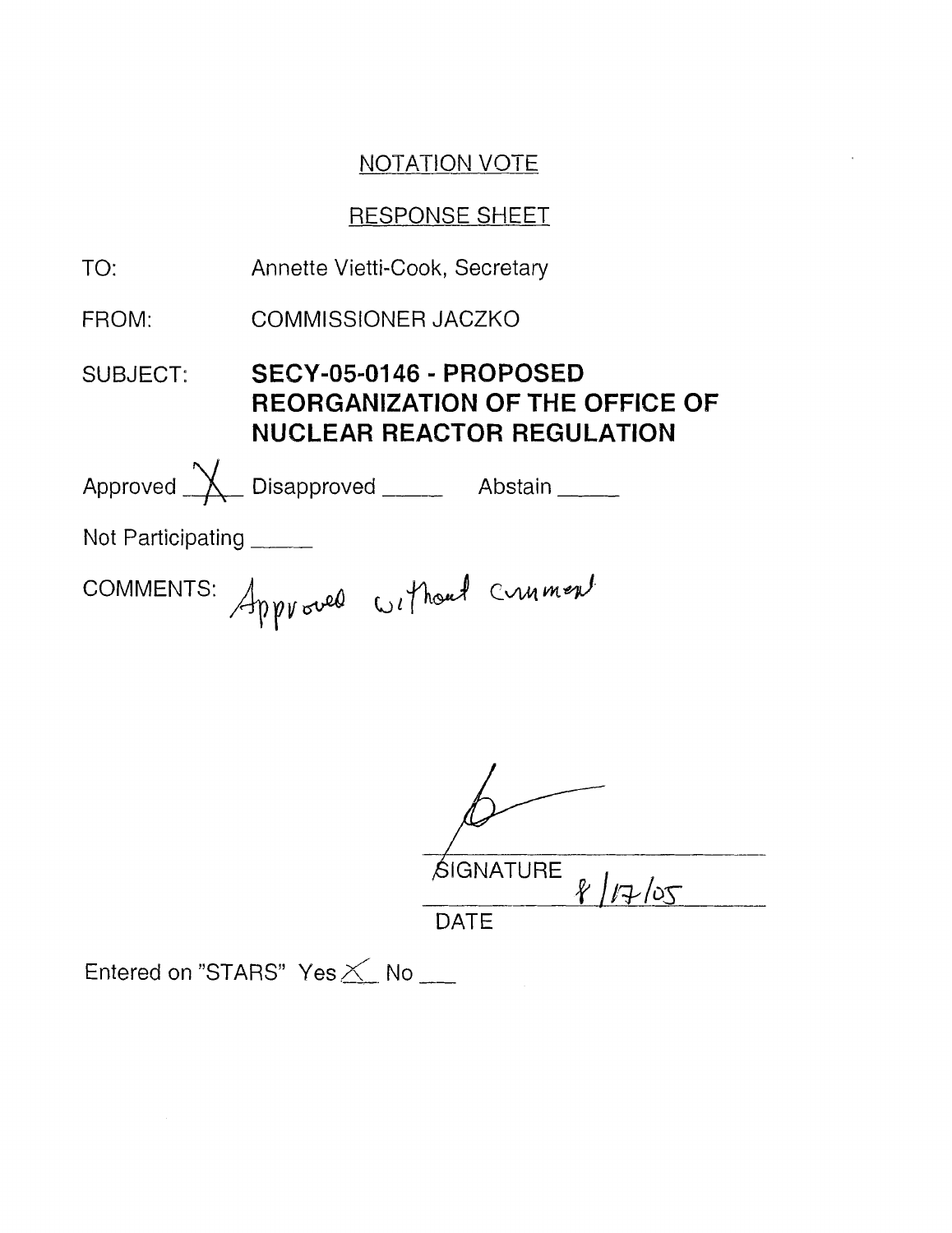**Sandy Common** 

## RESPONSE SHEET

- TO: Annette Vietti-Cook, Secretary
- FROM: COMMISSIONER LYONS
- SUBJECT: **SECY-05-0146 PROPOSED REORGANIZATION OF THE OFFICE OF NUCLEAR REACTOR REGULATION**

Approved <u>x</u> Disapproved Abstain <u>with comments</u>

Not Participating \_\_\_\_\_

COMMENTS:

DATE

 $rac{8/18/05}{\text{DATE}}$ <br>Entered on "STARS" Yes  $\overline{\text{X}}$  No